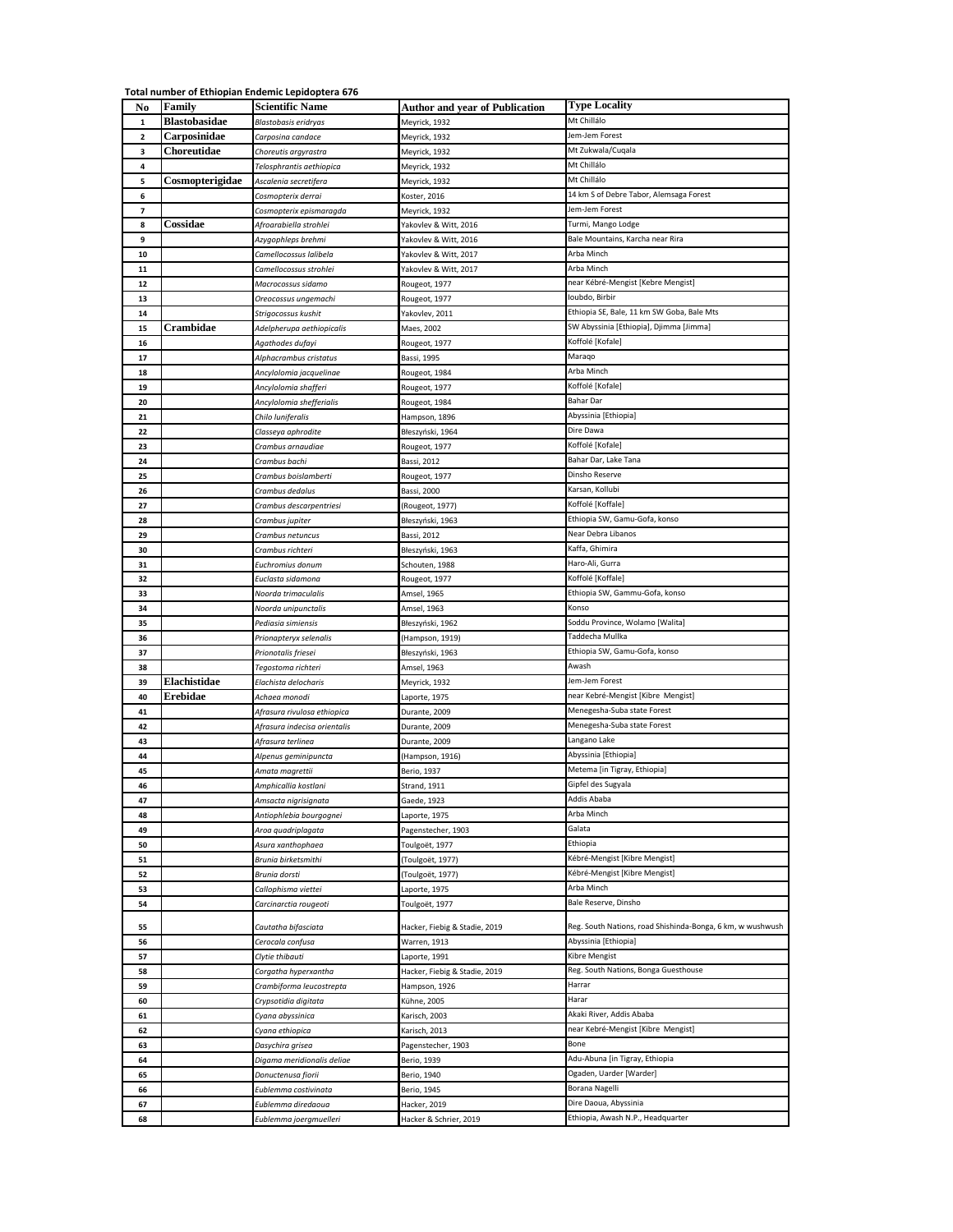| 69         |              | Eublemma sidamonia                                 | Hacker, Fiebig & Stadie, 2019                       | Sidamo, Yabello, vic. 6km SO near Deritu village          |
|------------|--------------|----------------------------------------------------|-----------------------------------------------------|-----------------------------------------------------------|
| 70         |              | Eublemma siticulina                                | Hacker, 2019                                        | Dire Daoua, Abyssinia                                     |
| 71         |              | Hypena padelekorum                                 | Lödl, 1995                                          | Djem-Djem [Jem Jem] Forest                                |
| 72         |              | Hypena philippi                                    | aporte, 1991                                        | Arba Minch                                                |
| 73         |              | Lithacodia awassensis                              | Berio, 1984                                         | Awassa Lake                                               |
| 74         |              | Lithacodia persubtilis                             | Berio, 1984                                         | Kebré-Mengist                                             |
| 75         |              |                                                    | Pelletier, 1975                                     | Kebré-Mengist                                             |
|            |              | Marcipa rougeoti                                   |                                                     | Ogaden, Ualual [Walwal]                                   |
| 76         |              | Metachrostis debivar                               | (Berio, 1947)                                       |                                                           |
| 77         |              | Metarctia carmel                                   | Kiriakoff, 1957                                     | SW Abyssinia [Ethiopia], kabatta                          |
| 78         |              | Metarctia gada                                     | Rougeot, 1977                                       | Dinsho Reserve, Réserve de bale                           |
| 79         |              | Metarctia negusi                                   | Kiriakoff, 1957                                     | Abyssinia [Ethiopia]                                      |
| 80         |              | Metarctia noctis                                   | Druce, 1910                                         | Diré Daouá [Dire Dawa]                                    |
| 81         |              | Metarctia saalfeldi                                | Kiriakoff, 1960                                     | Villagio                                                  |
|            |              |                                                    |                                                     | Reg. South Nations, Sheiko Forest Road Teppi Mizan Teferi |
| 82         |              | Oediblemma peregrina                               | Hacker, Fiebig & Stadie, 2019                       |                                                           |
| 83         |              | Paramarbla abyssinica                              | Collenette, 1956                                    | Birbir, Joubdo [Yubdo]                                    |
| 84         |              | Paraonagylla zavattarii                            | Berio, 1939                                         | Neghelli [Nagelle]                                        |
| 85         |              | Phytometra angensteini                             | Hacker, 2019                                        | Arba Minch                                                |
| 86         |              | Plecopterodes molybdena                            | Berio, 1954                                         | Gorgorà, Lake Tana                                        |
| 87         |              | Spilosoma quadrimacula                             | Toulgoët, 1977                                      | Lalokéli                                                  |
| 88         |              | Stenilema hailesellassiei                          | (Birket-Smith, 1965)                                | Addis Ababa, University college campus                    |
| 89         |              | Stracena aegrota                                   | Le Cerf, 1922                                       | Harar                                                     |
| 90         |              | Syngatha eremita                                   | Hacker, Fiebig & Stadie, 2019                       | Reg. South Nations, Bonga Guesthouse                      |
|            |              |                                                    |                                                     |                                                           |
| 91         |              | Syngatha simplicicata                              | Hacker, Fiebig & Stadie, 2019                       | Reg. South Nations, Sheiko Forest Road Teppi Mizan Teferi |
| 92         |              | Teracotona neumanni                                | Rothschild, 1933                                    | SW Abyssinia [Ethiopia], kabatta                          |
| 93         |              | Teracotona postalbida                              | (Gaede, 1926)                                       | Abyssinia [Ethiopia]                                      |
| 94         |              | Teracotona clara rubiginea                         | (Toulgoët, 1977)                                    | Fisha Genet                                               |
| 95         |              | Teracotona seminigra                               | (Hampson, 1905)                                     | Zegi Tsana [Tana]                                         |
| 96         |              | Tigreana nathaliannae                              | Laporte, 1991                                       | Wollo, Ataye                                              |
| 97         |              | Tigreana sandrae                                   | Laporte, 1991                                       | Wollo Ataye                                               |
| 98         |              | Tytroca balnearia mutabilis                        | Hacker, 2016                                        | 15 km N of Arba Minch, 2 km afte                          |
| 99         |              | Tytroca heterophysa                                | Hacker, 2016                                        | Omo Region, Gemu Gofa                                     |
| 100        |              | Zekelita heteroleuca                               | Hacker, 2016                                        | Southern Province, 11.2 km W of bonga                     |
| 101        |              | Zekelita lehmanni magnificaria                     | Hacker, 2016                                        | 10.5 km W of Weyto                                        |
| 102        |              | Zekelita nilotica                                  | Hacker, 2016                                        | 30 km SE of Bahir Dar, Tisisat above Blue nile falls      |
|            |              |                                                    |                                                     |                                                           |
| 103        | Eupterotidae | Phiala abyssinica                                  | Aurivillius, 1904                                   | Zegi Tsana [Tana]                                         |
| 104        |              | Phiala bergeri                                     | Rougeot, 1975                                       | Bale                                                      |
| 105        |              |                                                    |                                                     | Sidamo Province, near Mega                                |
| 106        |              | Rhodopteriana sidamoensis<br>Stenosticta schreieri | Darge, 2013                                         | 3 km N Turmi, Mango camping site                          |
|            |              |                                                    | Hacker, 2010                                        | Lake Tana, Bahir Dar                                      |
| 107        | Gelechiidae  | Aphanostola maxima                                 | Bidzilya & Mey, 2016                                |                                                           |
| 108        |              | Chrysoesthia parilis                               | (Vári, 1963)                                        | Little Akaki River, near Addis Ababa                      |
| 109        |              | Stomopteryx ochrosema                              | Meyrick, 1932                                       | Addis Alam [Alem], ca. 20 miles W. of Addis Ababa         |
| 110        | Geometridae  | Chiasmia abyssinica                                | Krüger, 2001                                        | Harrar [Harar]                                            |
| 111        |              | Chiasmia trinotatula                               | Krüger, 2001                                        | Kabarutar, 56 miles W of Lake tana                        |
| 112        |              | Cleora oculata sidamo                              | Herbulot, 1977                                      | Kébré-Mengist [Kibre Mengist]                             |
| 113        |              | Comibaena theodori                                 | Hausmann & Parisi, 2014                             | Kaffa Province, 10 km N of Bonga                          |
| 114        |              | Drepanogynis nigerrima                             | (Swinhoe, 1904)                                     | Abyssinia [Ethiopia]                                      |
| 115        |              | Epigynopteryx rougeoti                             | Herbulot, 1977                                      | Dinsho Marshes                                            |
| 116        |              | Epigynopteryx scotti                               | Fletcher, 1959                                      | Ethiopia N, Simien, near mindigabsa                       |
| 117        |              | Erastria marginata                                 | (Swinhoe, 1904)                                     | Abyssinia [Ethiopia]                                      |
| 118        |              | Eupithecia angulata                                | Fletcher, 1951                                      | Harar                                                     |
| 119        |              | Eupithecia dinshoensis                             | Herbulot, 1983                                      | Dinsho Col                                                |
| 120        |              | Eupithecia incommoda                               | Herbulot, 1983                                      | Dinsho Reserve                                            |
| 121        |              | Eupithecia ochralba                                | Herbulot, 1983                                      | Dinsho Reserve                                            |
| 122        |              | Eupithecia pseudoabbreviata                        | Fletcher, 1951                                      | Harar                                                     |
| 123        |              | Eupithecia rougeoti                                | Herbulot, 1983                                      | Dinsho Reserve                                            |
| 124        |              | Eupithecia urbanata                                | Fletcher, 1956                                      | Harar                                                     |
| 125        |              | Geodena brunneomarginata                           | Karisch, 2003                                       | Shoa, 50 km W of Adis Ababa                               |
| 126        |              | Hemistola aetherea                                 | Debauche, 1937                                      | Addis Ababa                                               |
| 127        |              | Henicovalva negus                                  | Krüger, 2017                                        | Dire Daoua [Dawa]                                         |
| 128        |              | Hydrelia candace                                   | Prout, 1929                                         | Addis Ababa                                               |
| 129        |              | Idaea glomerata                                    | (Prout, 1937)                                       | Abyssinia [Ethiopia]                                      |
| 130        |              | Mimoclystia pudicata cecchii                       | (Oberthür, 1883)                                    | Scioa [Shoa], Let-Marefia [Jet Marafia]                   |
| 131        |              | Nothofidonia xenoleuca                             | Prout, 1928                                         | Wolisso, between Hauash and omo                           |
| 132        |              | Odontopera briela                                  |                                                     | Mt Chillálo [Chilalo]                                     |
|            |              |                                                    | (Debauche, 1937)                                    | Dinsho Reserve                                            |
| 133        |              | Odontopera protecta                                | Herbulot, 1983                                      |                                                           |
| 134        |              | Oreometra ras                                      | Herbulot, 1983                                      | near Mount Batu                                           |
| 135        |              | Platypepla bifida                                  | Herbulot, 1984                                      | near Kébré-Mengist [Kibre                                 |
| 136<br>137 |              | Platypepla uhlenhuthi<br>Prasinocyma aquamarina    | Krüger, 2001<br>Hausmann, Sciarretta & Parisi, 2016 | Diré Daouá [Dire Dawa]<br>Bale Mts, 10 km S Rira          |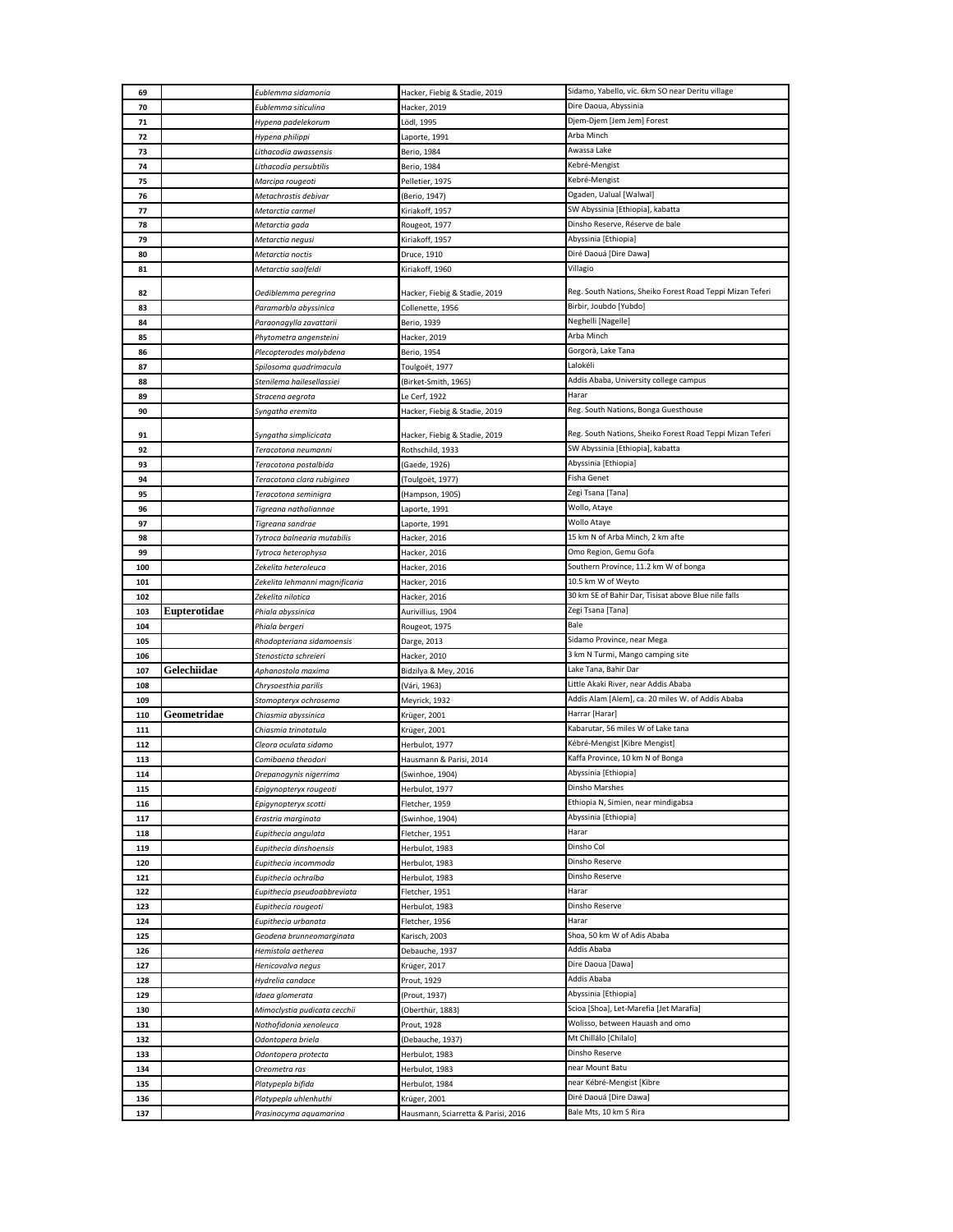| 138        |                  | Prasinocyma aetheraea                              | (Debauche, 1937)                    | Addis Ababa                                       |
|------------|------------------|----------------------------------------------------|-------------------------------------|---------------------------------------------------|
| 139        |                  | Prasinocyma albivenata                             | Herbulot, 1983                      | Dinsho Marsh                                      |
| 140        |                  | Prasinocyma amharensis                             | Hausmann, Sciarretta & Parisi, 2016 | SW Debre Sina & Sembo,                            |
| 141        |                  | Prasinocyma angelica pseudopedicata                | Hausmann, Sciarretta & Parisi, 2016 | 7 km NW Yabello                                   |
| 142        |                  | Prasinocyma angulifera                             | Hausmann, Sciarretta & Parisi, 2016 | southern Bale Mts, Harenna                        |
| 143        |                  | Prasinocyma batesi distans                         | Hausmann, Sciarretta & Parisi, 2016 | Addis Ababa                                       |
| 144        |                  | Prasinocyma baumgaertneri                          | Hausmann, Sciarretta & Parisi, 2016 | Harenna Forest                                    |
| 145        |                  | Prasinocyma beryllaria                             | Hausmann, Sciarretta & Parisi, 2016 | 13 km W Yabello Motel                             |
| 146        |                  | Prasinocyma bongaensis                             | Hausmann, Sciarretta & Parisi, 2016 | Bonga, 12 km E                                    |
| 147        |                  | Prasinocyma discipuncta                            | Hausmann, Sciaretta & Parisi, 2016  | 16 km SW Kibre Mengist                            |
| 148        |                  | Prasinocyma fallax                                 | Hausmann, Sciarretta & Parisi, 2016 | SW. Debre Sina & Sembo,                           |
| 149        |                  | Prasinocyma fusca                                  | Hausmann, Sciarretta & Parisi, 2016 | Harenna Forest                                    |
| 150        |                  | Prasinocyma gajdacsi                               | Prout, 1930                         | Adis Abeba [Addis Ababa]                          |
| 151        |                  | Prasinocyma gemmifera                              | Hausmann, Sciaretta & Parisi, 2016  | Wushwush, 7.4 km w                                |
| 152        |                  | Prasinocyma getachewi                              | Hausmann, Sciarretta & Parisi, 2016 | Arba Minch                                        |
| 153        |                  | Prasinocyma hailei                                 | Debauche, 1937                      | Addis Ababa                                       |
| 154        |                  | Prasinocyma immaculate thiaucourti                 | Herbulot, 1993                      | Debre Zeit                                        |
| 155        |                  | Prasinocyma leveneorum                             | Hausmann, Sciarretta & Parisi, 2016 | Harenna Forest, Karcha clearing                   |
| 156        |                  | Prasinocyma lutulenta                              | Hausmann, Sciarretta & Parisi, 2016 | Arba Minch                                        |
| 157        |                  | Prasinocyma magica                                 | Hausmann, Sciarretta & Parisi, 2016 | Mago National park                                |
| 158        |                  | Prasinocyma monikae                                | Hausmann, Sciarretta & Parisi, 2016 | 13 km W Yabello, Motel                            |
| 159        |                  | Prasinocyma pedicata                               | Hausmann, Sciarretta & Parisi, 2016 | 16 km SW Kibre Mengist                            |
| 160        |                  | Prasinocyma robusta                                | Hausmann, Sciarretta & Parisi, 2016 | 13 km W Yabello, Motel                            |
| 161        |                  | Prasinocyma septentrionalis                        | Hausmann, Sciarretta & Parisi, 2016 | Arba Minch                                        |
| 162        |                  | Prasinocyma shoa shoa                              | Herbulot, 1993                      | Debre Zeit                                        |
| 163        |                  | Prasinocyma shoa yabellensis                       | Hausmann, Sciarretta & Parisi, 2016 | 13 km W Yabello, Motel                            |
| 164        |                  | Prasinocyma stefani                                | Hausmann, Sciarretta & Parisi, 2016 | Bonga, 12 km E                                    |
| 165        |                  | Prasinocyma tranquilla                             | Prout, 1917                         | NW of Harar, Diredaua [Dire Dawa                  |
| 166        |                  | Prasinocyma trematerrai simienensis                | Hausmann, Sciarretta & Parisi, 2016 | Semien Mountains, chennek                         |
| 167        |                  | Prasinocyma trematerrai trematerrai                | Hausmann, Sciarretta & Parisi, 2016 | Dinsho                                            |
| 168        |                  | Problepsis fiebigi                                 | Stadie & Stadie, 2016               | Omo Region, Province of                           |
| 169        |                  | Problepsis neumanni                                | Prout, 1932                         | Djiren, Djimma [Jimma]                            |
| 170        |                  | Problepsis sihvoneni                               | Stadie & Stadie, 2016               | Sidamo, 13 km W of Yabello,                       |
| 171        |                  | Protosteira decolorata                             | Herbulot, 1984                      | Semyen, Sankaber                                  |
| 172        |                  | Rhodometra labdoides                               | Herbulot, 1997                      | Choa [Shoa], Debré Zeit                           |
| 173        |                  | Rougeotiella pseudonoctua                          | Herbulot, 1983                      | Kébré-Mengist [Kibre Mengist]                     |
| 174        |                  | Scopula erymna                                     | Prout, 1928                         | Gurra, Dagaje                                     |
| 175        |                  | Scopula simplificata                               | Prout, 1928                         | NE Africa, Ganale River                           |
| 176        |                  | Sesquialtera lonchota                              | Prout, 1931                         | Diré Daouá [Dire Dawa],                           |
| 177        |                  | Tephronia aethiopica                               | Herbulot, 1983                      | Shoa, Menagesha Forest                            |
| 178        |                  | Trimetopia aetheraria                              | Guenée, 1858                        | Abyssinia [Ethiopia]                              |
| 179        |                  | Xanthisthisa copta                                 | Herbulot, 1977                      | Boré Forest                                       |
| 180        |                  | Xanthisthisa terna                                 | Herbulot, 1984                      | Shoa, Menagesha Forest                            |
| 181        |                  | Xanthorhoe abyssinica                              | Herbulot, 1983                      | Chensha                                           |
| 182        |                  | Xanthorhoe alta                                    | Debauche, 1937                      | Mt Chillálo, Albaso                               |
| 183        |                  | Xanthorhoe cadra                                   | (Debauche, 1937)                    | Mt Chillálo, from forest of                       |
| 184        |                  | Xanthorhoe cuneosignata                            | Debauche, 1937                      | Mt Chillálo, Albaso                               |
| 185        |                  | Xanthorhoe excelsissima                            | Herbulot, 1977                      | Mt Batu                                           |
| 186        |                  | Xenimpia sabae amarei                              | Hausmann, 2006                      | Arba Minch, Region of Omo,<br>Balé, Harena Forest |
| 187        |                  | Xylopteryx gada                                    | Herbulot, 2000                      | Scioa [Shoa]                                      |
| 188<br>189 |                  | Xylopteryx raphaelaria<br>Zamarada excavata pollex | (Oberthür, 1880)<br>Fletcher, 1974  | Jlubador [Ilubabor] Gore                          |
| 190        |                  | Zamarada shoa                                      | Herbulot, 2002                      | Shoa, 50 km W of Addis Ababa                      |
| 191        | Glyphipterigidae | Ussara semicoronis                                 | Meyrick, 1932                       | Jem-Jem Forest                                    |
| 192        | Gracillariidae   | Acrocercops heteroloba                             | Meyrick, 1932                       | Jem-Jem Forest                                    |
| 193        |                  | Metacercops hexactis                               | (Meyrick, 1932)                     | Jem-Jem Forest                                    |
| 194        |                  | Metriochroa carissae                               | Vári, 1963                          | Addis Ababa, Little Akaki River                   |
| 195        |                  | Metriochroa scotinopa                              | Vári, 1963                          | Dabra Zeit [Debre Zeit]                           |
| 196        | Gracillariidae   | Porphyrosela homotropha                            | Vári, 1963                          | Addis Ababa, Little Akaki River                   |
| 197        |                  | Stomphastis heringi                                | Vári, 1963                          | Near Addis Ababa,                                 |
| 198        |                  | Stomphastis horrens                                | (Meyrick, 1932)                     | Jem-Jem Forest                                    |
| 199        | Hesperiidae      | Coeliades chalybe immaculata                       | Carpenter, 1935                     | Alanga River                                      |
| 200        |                  | Metisella formosus mittoni                         | Carcasson, 1961                     | Mega                                              |
| 201        |                  | Sarangesa lucidella helena                         | Evans, 1947                         | Harar                                             |
| 202        | Lasiocampidae    | Beralade perobliqua monostrigata                   | Berio, 1940                         | Adi-Abuna [in Tigray, Ethiopia]                   |
| 203        |                  | Bombycopsis abyssinica                             | Joannou & Krüger, 2009              | Addis Abeba                                       |
| 204        |                  | Mallocampa toulgoeti                               | Rougeot, 1977                       | Kébré-Mengist [Kibre Mengist]                     |
| 205        |                  | Odontocheilopteryx eothina                         | Tams, 1931                          | Djoubdo [Yubdo], Birbir                           |
|            |                  |                                                    |                                     |                                                   |
| 206        |                  | Odontocheilopteryx lajonquieri                     | Rougeot, 1977                       | near Kébré-Mengist [Kibre                         |
| 207        |                  | Pallastica hararia                                 | Zolotuhin & Gurkovich, 2009         | Harar                                             |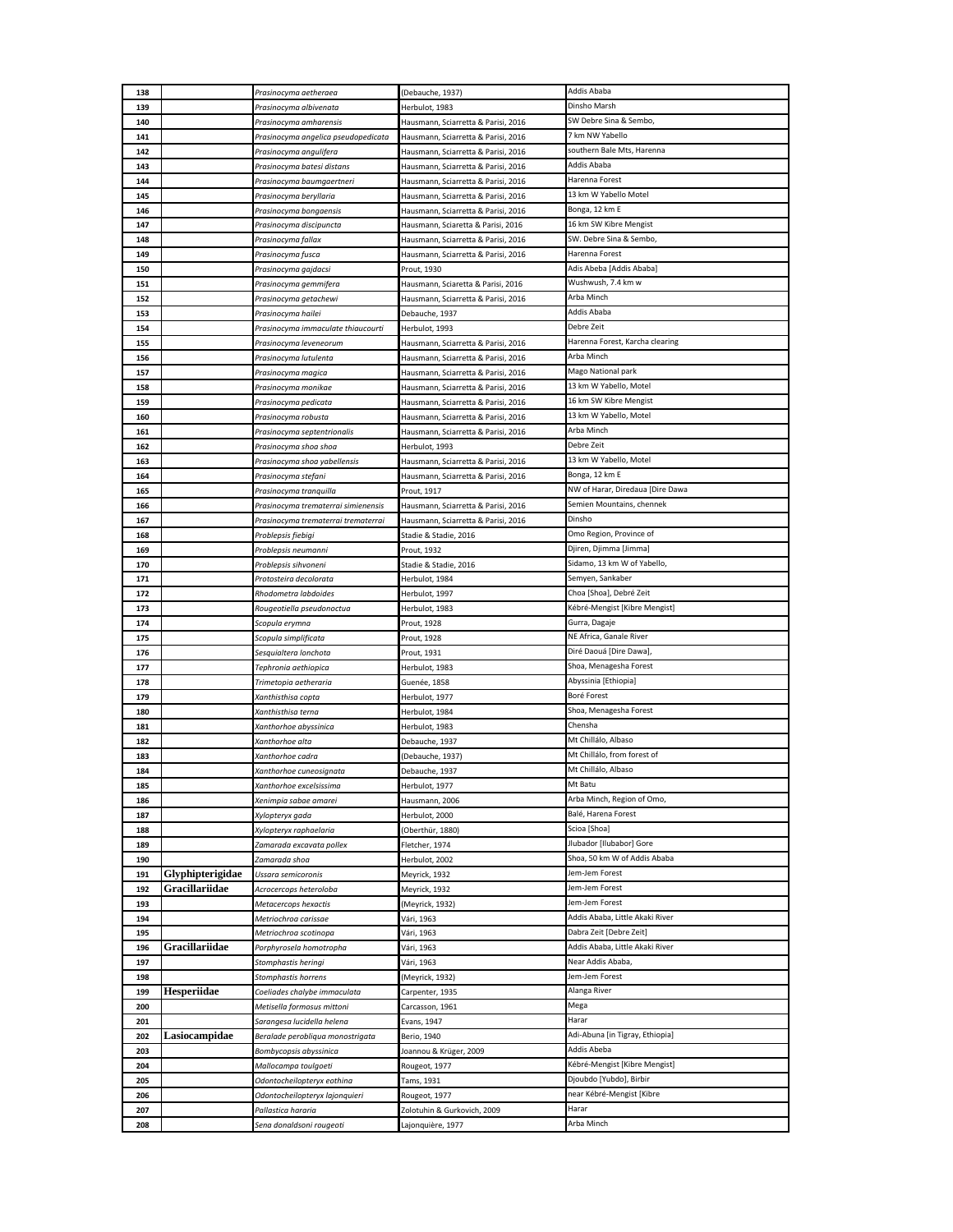| 209        |              | Stoermeriana abbayensis                  | (Rougeot, 1984)                 | Bahar-Dar, marais du Nil Bleu,   |
|------------|--------------|------------------------------------------|---------------------------------|----------------------------------|
| 210        |              | Stoermeriana chavailloni                 | (Rougeot, 1984)                 | Melka-Kontouré                   |
| 211        |              | Stoermeriana das                         | (Hering, 1928)                  | Eli                              |
| 212        |              | Stoermeriana laportei                    | (Rougeot, 1977)                 | Kébré-Mengist [Kibre Mengist]    |
| 213        |              | Stoermeriana murinuscolor                | (Rougeot, 1984)                 | Shoa, Menagesha Forest           |
| 214        |              | Stoermeriana saanayetae                  | (Rougeot, 1984)                 | Awassa Lake                      |
| 215        |              | Stoermeriana tamsi                       | (Rougeot, 1977)                 | Dinsho Marshes, Balé             |
| 216        |              | Stoermeriana viettei                     | (Rougeot, 1977)                 | Dinsho Marshes                   |
| 217        | Limacodidae  | Crothaema flava                          | Berio, 1940                     | Adi-Abuna [in Tigray, Ethiopia]  |
| 218        |              | Hamartia johanni                         | Rougeot, 1977                   | Kébré-Mengist [Kibre Mengist]    |
| 219        |              | Hamartia medora moulini                  | Rougeot, 1977                   | Kébré-Mengist [Kibre Mengist]    |
| 220        | Lycaenidae   | Anthene chojnackii                       | Libert, 2010                    | 10 km NW of Neghelli             |
| 221        |              | Anthene contrastata                      | (Ungemach, 1932)                | Bedelle                          |
| 222        |              | Anthene definite nigrocaudata            | (Pagenstecher, 1902)            | Ginir                            |
| 223        |              | Anthene saddacus                         | (Talbot, 1935)                  | Ethiopia                         |
| 224        |              | Axiocerses maureli                       | Dufrane, 1954                   | Harrar                           |
| 225        |              | Cacyreus ethiopicus                      | (Tite, 1961)                    | 25 km north of Quiha             |
| 226        |              | Cacyreus fracta ghimirra                 | Talbot, 1935                    | Shoa Ghimirra province           |
| 227        |              | Deudorix lorisona baronica               | Ungemach, 1932                  | <b>Baro River</b>                |
| 228        |              | Deudorix ungemachi                       | Libert, 2004                    | Ethiopia                         |
| 229        |              | Eicochrysops antoto                      | (Strand, 1911)                  | Umgebung unterhalb Antotos       |
| 230        |              | Eicochrysops meryamae                    | Rougeot, 1983                   | Province de Gondar, environs     |
| 231        |              | Euchrysops abyssinicus                   | (Aurivillius, 1922)             | Tchafianani; Debasso             |
| 232        |              | Euchrysops mauensis                      | Storace, 1950                   | Bahrdàr [Bahar Dar] sulle rive   |
| 233        |              | Hypolycaena ogadenensis                  | Stempffer, 1946                 | Dagahbur, Ogaden                 |
| 234        |              | Iolaus piaggiae                          | Oberthür, 1883                  | Kolla di Giagaguè-Agher          |
| 235        |              | Lepidochrysops abyssiniensis abyssiniens | (Strand, 1911)                  | Eli                              |
| 236        |              | Lepidochrysops abyssiniensis oculus      | (Ungemach, 1932)                | Ouama                            |
| 237        |              | Lepidochrysops guichardi                 | Gabriel, 1949                   | 10 miles West of Addis Ababa     |
| 238        |              | Lepidochrysops lunulifer                 | (Ungemach, 1932)                | Didessa                          |
| 239        |              | Lepidochrysops pterou lilacina           | (Ungemach, 1932)                | Didessa                          |
| 240        | Lycaenidae   | Lepidochrysops subvariegata              | Talbot, 1935                    | Dirre Dawa                       |
| 241        |              | Leptomyrina boschi                       | Strand, 1911                    | Abyssinie [Ethiopia]n            |
| 242        |              | Lycaena phlaeas pseudophlaeas            | (Lucas, 1866)                   | Abyssinie [Ethiopia]             |
| 243        |              | Pentila pauli ras                        | Talbot, 1935                    | S.W. Abyssinia [Ethiopia],       |
|            |              |                                          |                                 |                                  |
| 244        |              | Stugeta bowkeri ethiopica                | (Stempffer & Bennett, 1958)     | Harrar [Harar]                   |
| 245        |              | Tuxentius kaffana                        | (Talbot, 1935)                  | Nado's Province, Yeki; Mocha     |
| 246        |              | Uranothauma nubifer distinctesignatus    | (Strand, 1911)                  | [Ethiopia]                       |
| 247        |              | Zintha hintza resplendens                | (Butler, 1876)                  | Atbara*                          |
| 248        | Metarbelidae | Aethiopina semicirculata                 | Gaede, 1929                     | Abyssinia [Ethiopia]             |
| 249        |              | Salagena fetlaworkae                     | Rougeot, 1977                   | near Koffolé [Koffale]           |
| 250        |              | Teragra lemairei                         | Rougeot, 1977                   | Dinsho Marches                   |
| 251        |              | Teragra villiersi                        | Rougeot, 1977                   | near Koffolé [Koffale]           |
| 252        | Noctuidae    | Abrostola obliqua                        | Dufay, 1958                     | Abyssinia [Ethiopia]             |
| 253        |              | Abrostola rougeoti                       | Rougeot, 1977                   | near Koffolé [Koffale]           |
| 254        |              | Acontia amarei                           | Hacker, Legrain & Fibiger, 2010 | Gamu-Gofa Province, 10.5 km      |
| 255        |              | Acontia amhara                           | Hacker, Legrain & Fibiger, 2008 | Gamu-Gofa Province, 8 km N       |
| 256        |              | Acontia proesei                          | Hacker, Legrain & Fibiger, 2008 | Valley of the river Tekezé, 30   |
| 257        |              | Acontia robertbecki                      | Hacker, Legrain & Fibiger, 2010 | Arba Minch Region, Gemu          |
| 258        |              | Acontia ruficincta                       | Hampson, 1910                   | Atbara*                          |
| 259        |              | Acontia uhlenhuthi                       | Hacker, Legrain & Fibiger, 2008 | Diré Daouá [Dire Dawa]           |
| 260        |              | Acrapex abbayei                          | Laporte, 1984                   | Dinsho Reserve                   |
| 261        |              | Acrapex apexangula                       | Laporte, 1984                   | near Koffolé [Koffale]           |
| 262        |              | Acrapex ausseili                         | aporte, 1984                    | Fisha Genet                      |
| 263        |              | Acrapex franeyae                         | Laporte, 1984                   | Dinsho Reserve<br>Dinsho Reserve |
| 264        |              | Acrapex genrei                           | Laporte, 1984                   |                                  |
| 265        |              | Acrapex girardi                          | Laporte, 1984                   | Dinsho Reserve<br>Dinsho Reserve |
| 266<br>267 |              | Acrapex guiffrayorum                     | Laporte, 1984<br>Laporte, 1984  | Arba Minch                       |
|            |              | Acrapex mastawatae                       |                                 | Dinsho Reserve                   |
| 268<br>269 |              | Acrapex matilei                          | Laporte, 1984                   | Dinsho Reserve                   |
| 270        |              | Acrapex satanas                          | Laporte, 1984                   | Gibe, Soyema Bridge              |
| 271        |              | Acrapex soyema                           | Le Ru, 2017                     | Koffole [Koffale]                |
| 272        |              | Acrapex ulmii                            | Laporte, 1991                   | Koffole [Koffale]                |
| 273        |              | Acrapex zaouditou                        | Laporte, 1991                   | Konso                            |
| 274        |              | Aedia konsonata                          | Hacker, 2016                    | Hora Daka                        |
|            |              | Aegocera ferrugo                         | Jordan, 1926                    | Abyssinia [Ethiopia]             |
| 275<br>276 |              | Agrotis cinchonina                       | Guenée, 1852                    | Africa Orientale Italiana,       |
| 277        |              | Agrotis debivari<br>Agrotis separata     | (Berio, 1962)<br>Guenée, 1852   | Abyssinia [Ethiopia]             |
| 278        |              | Amazonides berioi                        | (Laporte, 1984)                 | Lekemti [Naqamte]                |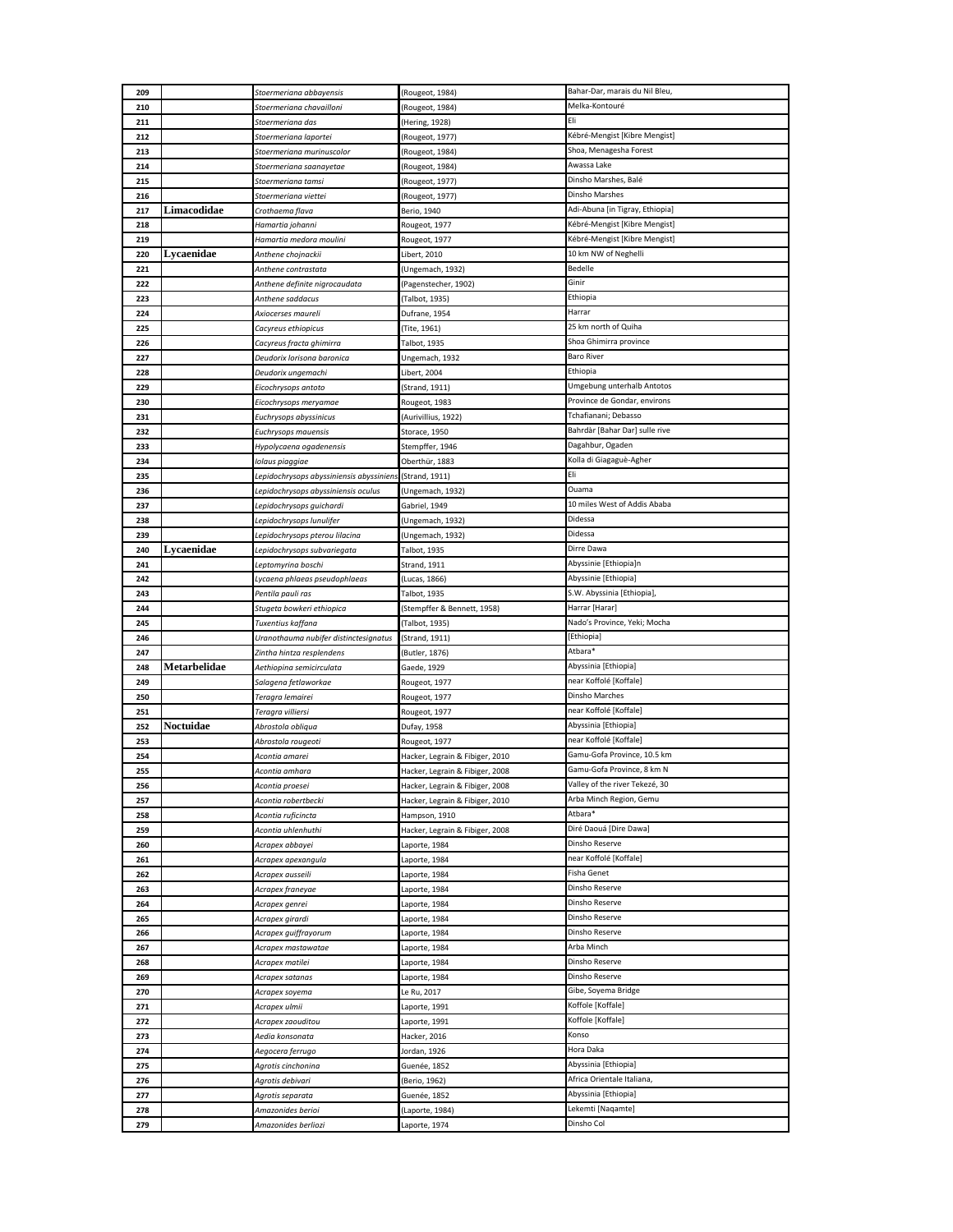| 280        | Amazonides dubiomeodes                | Laporte, 1977                    | Kébré-Mengist [Kibre Mengist]                    |
|------------|---------------------------------------|----------------------------------|--------------------------------------------------|
| 281        | Amazonides ezanai                     | (Laporte, 1984)                  | Kébré-Mengist [Kibre Mengist]                    |
| 282        | Amazonides fumigera                   | Laporte, 1977                    | Dinsho Marshes                                   |
| 283        | Amazonides koffoleense                | Laporte, 1977                    | Koffolé [Koffale]                                |
| 284        | Amazonides laheuderiae                | Laporte, 1984                    | Abba Hoye-Gara                                   |
| 285        | Amazonides pseudoberliozi             | Rougeot & Laporte, 1983          | Simyen, Sankaber                                 |
| 286        | Amazonides ungemachi                  | (Laporte, 1984)                  | Ioubdo, Birbir, Nole Kabe                        |
| 287        | Amazonides zarajakobi                 | Laporte, 1984                    | Dinsho Marshes                                   |
| 288        | Amphia hepialoides                    | Guenée, 1852                     | Abyssinia [Ethiopia]                             |
| 289        | Aporophoba subaustralis               | Berio, 1977                      | Addis Ababa                                      |
| 290        | Apospasta albirenalis                 | Laporte, 1974                    | Mt Batu                                          |
| 291        | Apospasta diffusa                     | Laporte, 1974                    | Dinsho Col                                       |
| 292        | Apospasta erici                       | Laporte, 1984                    | Dinsho Reserve                                   |
| 293        | Apospasta incongrua                   | Laporte, 1974                    | Dinsho Col                                       |
| 294        | Apospasta maryamae                    | Laporte, 1974                    | Dinsho Marshes                                   |
| 295        | Apospasta niger                       | Laporte, 1974                    | Dinsho Marshes                                   |
| 296        | Apospasta rufa                        | Laporte, 1991                    | Choa [Shoa], Menageshah                          |
| 297        | Apospasta sabulosa                    | Fletcher, 1959                   | Simien, Lori                                     |
| 298        | Apospasta thomasi                     | Laporte, 1991                    | Addis Ababa                                      |
| 299        | Aspidifrontia ungemachi               | (Laporte, 1978)                  | Metti                                            |
| 300        | Athetis carayoni                      | Laporte, 1977                    | Dinsho col                                       |
| 301        | Athetis viettei                       | Laporte, 1991                    | Choa [Shoa], Melka-Kontoure                      |
| 302        | Axylia aregashae                      | Laporte, 1984                    | near Kébré-Mengist [Kibre]                       |
| 303        | Axylia bryi                           | Laporte, 1984                    | Dinsho Marshes                                   |
| 304        | Axylia gabriellae                     | Laporte, 1975                    | Boré Forest                                      |
| 305        | Axylia marthae                        | Laporte, 1984                    | near Koffolé [Koffale]                           |
| 306        | Axylia orbicularis                    | Laporte, 1984                    | near Kébré-Mengist [Kibre                        |
| 307        | Axylia sanyetiensis                   | Laporte, 1984                    | near Mt Batu                                     |
| 308        | Axylia vespertina                     | Laporte, 1984                    | near Kébré-Mengist [Kibre]                       |
| 309        | Batuana abbahoyegarana                | Rougeot, 1983                    | Abba Hoye-Gara, Wollo                            |
| 310        | Batuana exspectata                    | Laporte & Rougeot, 1981          | Gojam, Mt Choke<br>near Dinsho                   |
| 311        | Batuana lobeliarum                    | Laporte, 1976                    | near Mt Batu                                     |
| 312        | Batuana rougeoti                      | Laporte, 1976                    | 15 km E of Yabello                               |
| 313<br>314 | Berionycta beckroberti                | Kiss, 2017<br>Kiss, 2017         | 13 km W of Yabello                               |
| 315        | Berionycta behouneki                  |                                  | 12 km NNE of Arba Minch                          |
| 316        | Berionycta berioi<br>Berionycta nigra | Kiss, 2017<br>Kiss, 2017         | 15 km E of Yabello                               |
| 317        | Berionycta orbicularis                | Kiss, 2017                       | 15 km E of Yabello                               |
| 318        | Berionycta ponticamima                | Kiss, 2017                       | 15 km E of Yabello                               |
| 319        | Capillamentum gelleyi                 | Laporte, 1984                    | Addis Ababa                                      |
| 320        | Caradrina torpens                     | Guenée, 1852                     | Abyssinia [Ethiopia]                             |
| 321        | Carcharoda erlangeri                  | Rothschild, 1924                 | Waute Merehan [Mreham]                           |
| 322        | Cirrodes rosaceus                     | Rothschild, 1924                 | Waute Merehan [Mreham]                           |
| 323        | Claudaxylia dinshoense                | Laporte, 1984                    | Dinsho Reserve                                   |
| 324        | Compsotata corneliae                  | Behounek & Beck, 2012            | Bale Mountains, Province of                      |
| 325        | Conservula ludocaroli                 | (Laporte, 1991)                  | Debre Zeit                                       |
| 326        | Conservula scriptura                  | (Rougeot & Laporte, 1983)        | Simyen, Sankaber                                 |
| 327        | Cucullia simoneaui                    | Laporte, 1976                    | Bale Reserve, Dinsho                             |
| 328        | Cucullia tedjicolora                  | Laporte, 1977                    | Kébré-Mengist [Kibre Mengist]                    |
| 329        | Eucladodes achrorophilus              | Laporte, 1976                    | Near Mt Batu                                     |
| 330        | Eucladodes baleensis                  | Laporte, 1976                    | <b>Bale Reserve</b>                              |
| 331        | Euplexia imperator                    | Laporte, 1984                    | Dinsho Marshes                                   |
| 332        | Euplexia mercieri                     | Laporte, 1984                    | Arussi, near Koffolé [Koffale]                   |
| 333        | Euplexia pinoni                       | Laporte, 1984                    | Kébré-Mengist [Kibre Mengist]                    |
| 334        | Euplexia shoana                       | Laporte, 1984                    | Shoa, near Hosana                                |
| 335        | Euxoa dodolaense                      | Laporte, 1984                    | Road to Dodola                                   |
| 336        | Euxoa montigenarum                    | Rougeot & Laporte, 1983          | Simyen, Sankaber                                 |
| 337        | Euxoa semyenensis                     | Laporte, 1991                    | Sankaber                                         |
| 338        | Euxoa waliarum                        | Rougeot & Laporte, 1983          | Simyen, Sankaber                                 |
| 339        | Feliniopsis germainae                 | Laporte, 1975                    | near Kebré-Mengist [Kibre<br>Addis Ababa, Sholla |
| 340        | Feliniopsis insolita                  | Hacker & Fibiger, 2007           | Kébré-Mengist [Kibre Mengist]                    |
| 341<br>342 | Feraxinia jemjemensis                 | (Laporte, 1984)<br>Berio, 1977   | Addis Ababa                                      |
|            | Heliophobus africana                  |                                  | Addis Ababa                                      |
| 343<br>344 | Heliothis saskai<br>Heraclia viettei  | (Berio, 1975)<br>Kiriakoff, 1973 | Nole Kaba                                        |
| 345        | Hermonassoides abyssinica             | (Berio, 1975)                    | Addis Ababa                                      |
| 346        | Hermonassoides dinshoensis            | (Laporte, 1977)                  | Dinsho Marshes                                   |
| 347        | Hermonassoides marmorata              | (Laporte, 1977)                  | Fisha Genet                                      |
| 348        | Hermonassoides mendeboense            | (Laporte, 1984)                  | Dinsho                                           |
| 349        | Hermonassoides minosi                 | (Laporte, 1991)                  | Managesha Forest                                 |
| 350        | Hermonassoides scipioni               | (Laporte, 1977)                  | Dinsho, Bale Reserve                             |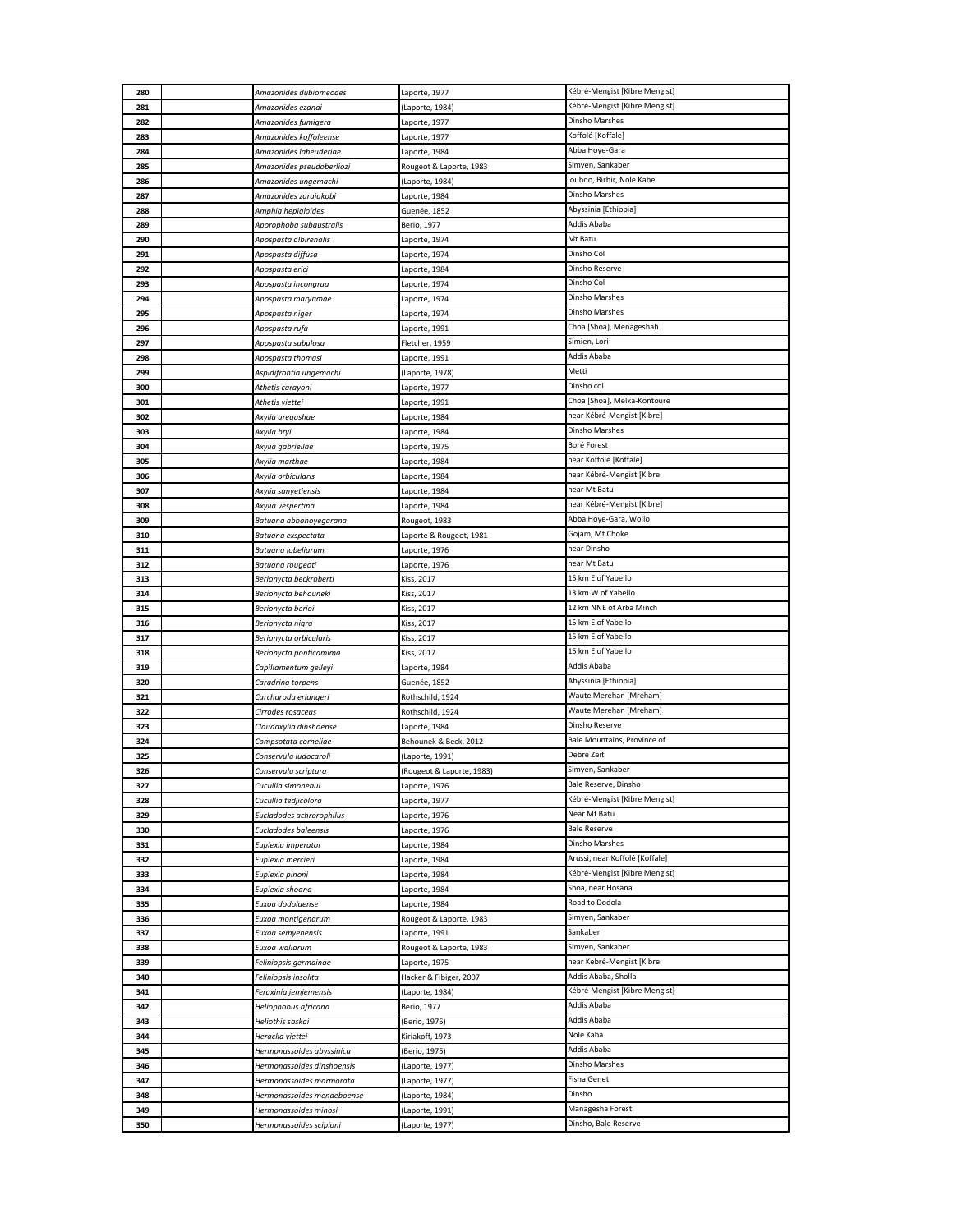| 351        | Hiccoda clarae                                     | Berio, 1947                    | Ogaden, Uarder [Warder]                                        |
|------------|----------------------------------------------------|--------------------------------|----------------------------------------------------------------|
| 352        | Hyperfrontia direae                                | Berio, 1962                    | Dire-Daoua [Dire Dawa]                                         |
| 353        | Hyperfrontia limbata                               | Berio, 1962                    | El-Dire                                                        |
| 354        | Koffoleania michaellae                             | Laporte, 1977                  | near Koffolé [Koffale]                                         |
| 355        | Leucania aedesiusi                                 | Rougeot & Laporte, 1983        | Simyen, Sankaber                                               |
| 356        | Leucania argyrina                                  | Laporte, 1984                  | <b>Bahar Dar</b>                                               |
| 357        | Leucania claudicans                                | Guenée, 1852                   | Abyssinia [Ethiopia]                                           |
| 358        | Leucania cyprium                                   | (Laporte, 1984)                | Dinsho Marshes                                                 |
| 359        | Leucania fasilidasi                                | (Laporte, 1984)                | Dinsho Marshes                                                 |
| 360        | Leumicamia oreias                                  | (Fletcher, 1959)               | Simien, above Lori                                             |
| 361        | Leumicamia palustris                               | Laporte, 1976                  | Dinsho Marshes                                                 |
| 362        | Leumicamia venustissima                            | (Laporte, 1974)                | <b>Bale Reserve</b>                                            |
| 363        | Lophotarsia girmai                                 | Laporte, 1975                  | Arba Minch                                                     |
| 364        | Lophotarsia leucoplagoides                         | (Berio, 1941)                  | El-Dire<br>Bale Mountains National Park, region Oromia/Sidamo, |
| 365        | Lophotarsia theresae                               | Beck & Behounek, 2013          | Province of Bale, 4 km W of                                    |
| 366        | Maghadena ingridae                                 | Laporte, 1977                  | Dinsho Reserve, Balé                                           |
| 367        | Matopo berhanoui                                   | Laporte, 1984                  | Melka-Kontouré [Konture]                                       |
| 368        | Mentaxya bruneli                                   | Laporte, 1975                  | near Kebré-Mengist [Kibre                                      |
| 369        | Mentaxya inconstans                                | Laporte, 1984                  | Dinsho Marshes                                                 |
| 370        | Mentaxya lacteifrons                               | Laporte, 1984                  | Kébré-Mengist [Kibre Mengist]                                  |
| 371        | Michelliana afroalpina                             | Laporte, 1976                  | near Mt Batu                                                   |
| 372        | Micraxylia antemedialis                            | Laporte, 1975                  | near Kebré-Mengist [Kibre                                      |
| 373        | Micraxylia hypericoides                            | Berio, 1962                    | Oromo e Sidamo, Neghelli                                       |
| 374        | Micraxylia lividoradiata                           | (Berio, 1940)                  | Adi-Abuna [in Tigray, Ethiopia]                                |
| 375        | Mythimna amlaki                                    | Laporte, 1984                  | Near Mt Batu                                                   |
| 376        | Mythimna bisetulata                                | (Berio, 1940)                  | Adi-Abuna [in Tigray, Ethiopia]                                |
| 377        | Mythimna germanae                                  | Laporte, 1991                  | Melka Kontouré<br>Near Hosana                                  |
| 378<br>379 | Neostichtis teruworkae<br>Nocthadena griseoviridis | Laporte, 1984                  | Near Mt Batu                                                   |
| 380        | Nyodes biardi                                      | Laporte, 1976<br>Laporte, 1984 | Shashemane                                                     |
| 381        | Odontestra richinii                                | Berio, 1940                    | Adi-Abuna [in Tigray, Ethiopia]                                |
| 382        | Odontestra vitta                                   | Berio, 1975                    | Addis Ababa                                                    |
| 383        | Oligia adactricula                                 | Guenée, 1852                   | Abyssinie [Ethiopia]                                           |
| 384        | Oligia arbaminchensis                              | Laporte, 1991                  | Arba Minch                                                     |
| 385        | Oligia genettae                                    | Laporte, 1991                  | Kebre-Mengist [Kibre Mengist]                                  |
| 386        | Omphalestra nellyae                                | (Berio, 1939)                  | Adua [in Ethiopia]                                             |
| 387        | Ozarba didymochra                                  | Hacker, 2016                   | Gamu-Gofa Province, 8 km E                                     |
| 388        | Ozarba naumanni                                    | Hacker, 2016                   | Gamo Gofa Province, Konso                                      |
| 389        | Ozarba rubrofusca                                  | Berio, 1947                    | Ogaden, Uarder [Werder]                                        |
| 390        | Ozarba tenuis                                      | Hacker, 2016                   | Province of Gamo Gofa, 8 km<br>Dire Dawa                       |
| 391        | Ozarba uhlenhuthi                                  | Hacker, 2016                   | Arba Minch                                                     |
| 392<br>393 | Phyllophila corgatha<br>Phyllophila richinii       | Berio, 1984<br>Berio, 1940     | Adi-Abuna [in Tigray, Ethiopia]                                |
| 394        | Pseudozarba nilotica                               | Hacker, 2016                   | 30 km SE of Bahir Dar, Tisisat                                 |
| 395        | Rhodochlaena dinshoense                            | Laporte, 1974                  | Dinsho Marshes                                                 |
| 396        | Rougeotia abyssinica                               | (Hampson, 1918)                | Kutai Mecha                                                    |
| 397        | Rougeotia gethiopica                               | aporte, 1974                   | Dinsho swamp                                                   |
| 398        | Rougeotia ludovici                                 | Laporte, 1974                  | <b>Bale Reserve</b>                                            |
| 399        | Rougeotia ludovicoides                             | Laporte, 1977                  | Dinsho Marshes                                                 |
| 400        | Rougeotia obscura                                  | Laporte, 1974                  | Dinsho Col                                                     |
| 401        | Rougeotia roseogrisea                              | Laporte, 1974                  | Near Mt Batu                                                   |
| 402        | Rougeotia rougeoti                                 | Laporte, 1984                  | Mt Batu Forest                                                 |
| 403        | Schinia ennatae                                    | (Laporte, 1984)                | Addis Ababa                                                    |
| 404        | Schinia magdalenae                                 | (Laporte, 1976)                | Bale Reserve, Dinsho                                           |
| 405<br>406 | Schinia ungemachi<br>Schinia xanthiata             | (Berio, 1945)<br>Berio, 1940)  | Oromo Sidamo, Uollega<br>Adi-Abuna [in Tigray, Ethiopia]       |
| 407        | Sciomesa boulardi                                  | (Laporte, 1984)                | near Koffolé [Koffale]                                         |
| 408        | Sciomesa excelsa                                   | (Laporte, 1976)                | Near Mt Batu                                                   |
| 409        | Sciomesa franciscae                                | Laporte, 1991                  | Choa, Hosana                                                   |
| 410        | Sciomesa secata                                    | Berio, 1977                    | Addis Ababa                                                    |
| 411        | Sesamia enanouae                                   | Laporte, 1991                  | Gojam, Bahr-Dar, marais du                                     |
| 412        | Sesamia roumeti                                    | Laporte, 1991                  | Gojam, Bahr-Dar                                                |
| 413        | Solgaitiana petrosi                                | Laporte, 1984                  | Kébré-Mengist [Kibre Mengist]                                  |
| 414        | Spodoptera excelsa                                 | Rougeot & Laporte, 1983        | Simyen, Sankaber                                               |
| 415        | Subnoctua arbaminchensis                           | Laporte, 1984                  | Arba Minch                                                     |
| 416        | Thiacidas robertbecki                              | Hacker & Zilli, 2007           | Awassa, Awassa Lake, Bale                                      |
| 417        | Tholeropsis decimata                               | Berio, 1977                    | Addis Ababa                                                    |
| 418        | Tholeropsis uncinata                               | Berio, 1977                    | Addis Ababa<br>near Koffolé [Koffale]                          |
| 419        | Thysanoplusia dolera<br>Timora zavattarii          | Dufay, 1977<br>Berio, 1944     | El-Dire                                                        |
| 420        |                                                    |                                |                                                                |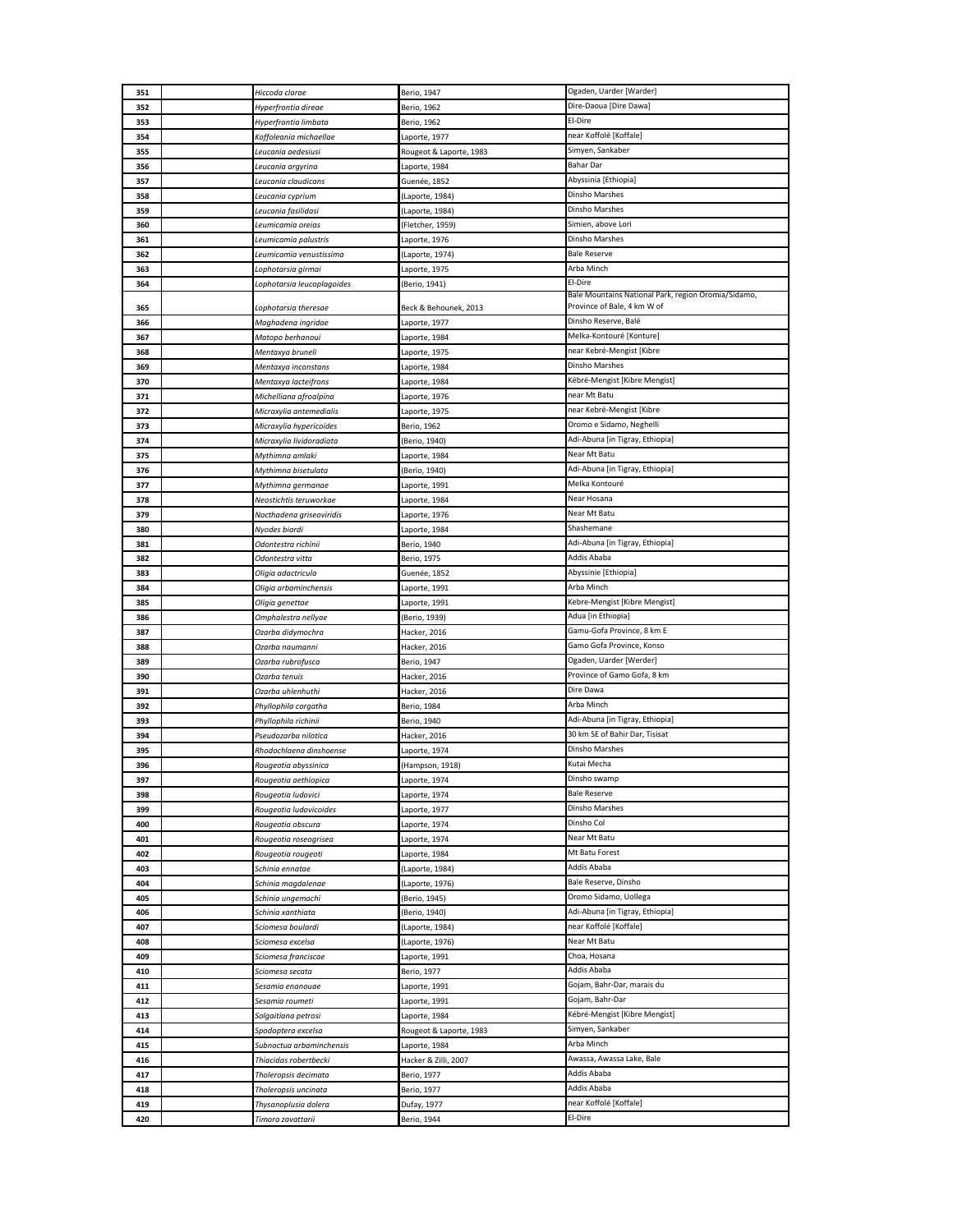|            |              | Tracheplexia annabellae                            | Laporte, 1991                             | Menagesha Forest                                          |
|------------|--------------|----------------------------------------------------|-------------------------------------------|-----------------------------------------------------------|
| 422        |              | Tracheplexia colettae                              | Laporte, 1991                             | Gemu-Gofa, Arba-Minch                                     |
| 423        |              | Tracheplexia leguerni                              | Laporte, 1984                             | Fort Wosha                                                |
| 424        |              | Tracheplexia petryvesi                             | Laporte, 1991                             | Menagesha Forest                                          |
| 425        |              | Tycomarptes adami                                  | Laporte, 1974                             | Dinsho Col                                                |
| 426        |              | Tycomarptes aethiopica                             | Laporte, 1974                             | Mt Batu                                                   |
| 427        |              | Tycomarptes berioi                                 | Laporte, 1974                             | Boré Forest                                               |
| 428        |              | Tycomarptes bipuncta                               | Laporte, 1974                             | Boré Forest                                               |
| 429        |              | Tycomarptes bipunctatoides                         | Laporte, 1974                             | near Koffolé [Koffale]                                    |
| 430        |              | Tycomarptes gelladarum                             | Rougeot & Laporte, 1983                   | Simyen, Sankaber                                          |
| 431        |              | Tycomarptes journiaci                              | Laporte, 1977                             | Near Mt Batu                                              |
| 432        |              | Tycomarptes limoni                                 | Laporte, 1974                             | near Koffolé [Koffale]                                    |
| 433        |              | Tycomarptes semyensis                              | Rougeot & Laporte, 1983                   | Simyen, Sankaber                                          |
| 434        |              | Tycomarptes thibauti                               | Laporte, 1974                             | Boré Forest                                               |
| 435        |              | Vietteania chojnackii                              | (Laporte, 1984)                           | Dinsho Marshes                                            |
| 436        | Nolidae      | Bryophilopsis martinae                             | Laporte, 1991                             | Gemu-Gofa, Konso                                          |
| 437        |              | Characoma adiabunensis                             | Berio, 1940                               | Adi-Abuna [in Tigray, Ethiopia]                           |
| 438        |              | Eligma neumanni                                    | Rothschild, 1924                          | Blue Nile, Abera Koritscha,                               |
| 439        |              | Escarpamenta damarana abyssinica                   | Hacker, 2013                              | 6 km E of Weyto, Weyto River                              |
| 440        |              | Evonima littoralis abyssinica                      | Hacker, 2012                              | Southern Province, Jinka, Mago National Park, 350 m SW of |
| 441        |              | Gigantoceras villiersi                             | Laporte, 1975                             | Arba Minch                                                |
| 442        |              | Meganola cerographa                                | Hacker, 2012                              | Oromia District, 6.5 km N of                              |
| 443        |              | Meganola ethiopica                                 | Hacker, 2012                              | Addis Ababa                                               |
| 444        |              | Meganola harenna                                   | Hacker, 2014                              | Harenna Forest,                                           |
| 445        |              | Meganola lupii                                     | Hacker & Hausmann, 2012                   | Oromia Province, 13 km S. of                              |
| 446        |              | Meganola poliovittata                              | Hacker, 2012                              | Oromia Province, 6 km                                     |
| 447        |              | Meganola pyrrhomorpha                              | Hacker, 2012                              | Oromia Province, 6.5 km                                   |
| 448        |              | Meganola simillima                                 | Hacker, 2012                              | Oromia District, 13 km S of                               |
| 449        |              | Meganola stadiensis                                | Hacker, 2014                              | Harenna Forest, Karcha Camp                               |
| 450        |              | Meganola unilineata                                | Hacker, 2012                              | Southern Province, 11.2 km W                              |
| 451        |              | Nola balealpina                                    | Hacker, 2012                              | Oromia Province, Bale Mountains National Park,            |
| 452        |              | Nola calochromata                                  | Hacker, 2014                              | Harenna Forest, Harenna Forest                            |
| 453        |              | Nola destituta                                     | Hacker, 2012                              | Oromia Province, 8 km W of                                |
| 454<br>455 |              | Nola jarzabekae                                    | Hacker, 2012<br>Hacker, 2012              | Oromia Province, Abiyata-<br>Oromia Province, 13 km S of  |
| 456        |              | Nola sphaeromorpha<br>Nolidia platygrapha          | Hacker, 2012                              | Amhara Region, W of Mirab, Gojam Zone, 15 km              |
| 457        | Notodontidae | Afroplitis quadratus                               | (Viette, 1954)                            | River Baro                                                |
| 458        |              | Antheua birbirana                                  | Viette, 1954                              | middle course of Birbir, Youbdo                           |
| 459        |              | Antheua gaedei                                     | Kiriakoff, 1962                           | Addis Ababa                                               |
| 460        |              | Antheua trivitta                                   | (Hampson, 1910)                           | Abyssinia [Ethiopia]                                      |
| 461        |              |                                                    |                                           |                                                           |
|            |              | Antistaura decorata                                | Kiriakoff, 1965                           | Derdaua, North-East of Harrar                             |
| 462        |              | Boscawenia nora                                    | (Pagenstecher, 1903)                      | Ganale                                                    |
| 463        |              | Desmeocraera kiriakoffi                            | Thiaucourt, 1977                          | near Kébré-Mengist [Kibre                                 |
| 464        |              | Eutimia smithii                                    | Holland, 1897                             | Dombalok                                                  |
| 465        |              | Polelassothys callista abyssinica                  | Viette, 1954                              | Moy. Dedissa [Didessa]                                    |
| 466        |              | Psalisodes saalfeldi                               | Kiriakoff, 1979                           | Al Abed                                                   |
| 467        |              | Tricholoba rougeoti                                | Thiaucourt, 1977                          | Arba Minch                                                |
| 468        | Nymphalidae  | Acraea alcinoe nado                                | (Ungemach, 1932)                          | Bouré                                                     |
| 469        |              | Acraea epaea homochroa                             | (Rothschild & Jordan, 1905)               | Banka, Malo                                               |
| 470        |              | Acraea kakana                                      | Eltringham, 1911                          | Adie Kaka, Kafa<br>Banka, Malo                            |
| 471        |              | Acraea oscari                                      | Rothschild, 1902                          | Oullaga [Wollega]                                         |
| 472<br>473 |              | Acraea poggei ras<br>Acraea zetes sidamona         | (Ungemach, 1932)                          | Alata, Sidamo                                             |
| 474        |              | Acraea zoumi                                       | Rothschild & Jordan, 1905<br>Pierre, 1995 | Ethiopia                                                  |
| 475        |              | Amauris hecate stictica                            | Rothschild & Jordan, 1903                 | Anderatscha                                               |
| 476        |              | Antanartia abyssinica                              | (C. & R. Felder, [1867])                  | Ethiopia                                                  |
| 477        |              | Antanartia schaeneia diluta                        | Rothschild & Jordan, 1903                 | Kaffa                                                     |
| 478        |              | Argynnis hyperbius neumanni                        | Rothschild, 1902                          | Kaffa                                                     |
| 479        |              | Aterica galene incisa                              | Rothschild & Jordan, 1903                 | between Kankati and Djibbe,                               |
| 480        |              | Bicyclus safitza aethiops                          | (Rothschild & Jordan, 1905)               | Lake Abassi                                               |
| 481        |              | Charaxes etesipe abyssinicus                       | Rothschild, 1900                          | Sciotalit, Sxioa [Shoa]                                   |
| 482        |              | Charaxes galawadiwosi                              | Plantrou & Rougeot, 1979                  | Arba-Minch                                                |
| 483        |              | Charaxes junius junius                             | Oberthür, 1883                            | Scioa [Shoa]                                              |
| 484        |              | Charaxes kirki daria                               | Rothschild, 1903                          | Jabalo                                                    |
| 485        |              | Charaxes larseni                                   | Rydon, 1982                               | Jambo area, Nanji Hill                                    |
| 486        |              | Charaxes numenes                                   | Rothschild, 1902                          | Wori to Gamitscha, Kaffa                                  |
| 487        |              | Charaxes phoebus                                   | <b>Butler, 1866</b>                       | Abyssinia [Ethiopia]                                      |
| 488<br>489 |              | Charaxes saturnus pagenstecheri<br>Charaxes sidamo | Poulton, 1926<br>Plantrou & Rougeot, 1979 | S. Abyssinia [Ethiopia]<br>Kébré-Mengist [Kibre Mengist]  |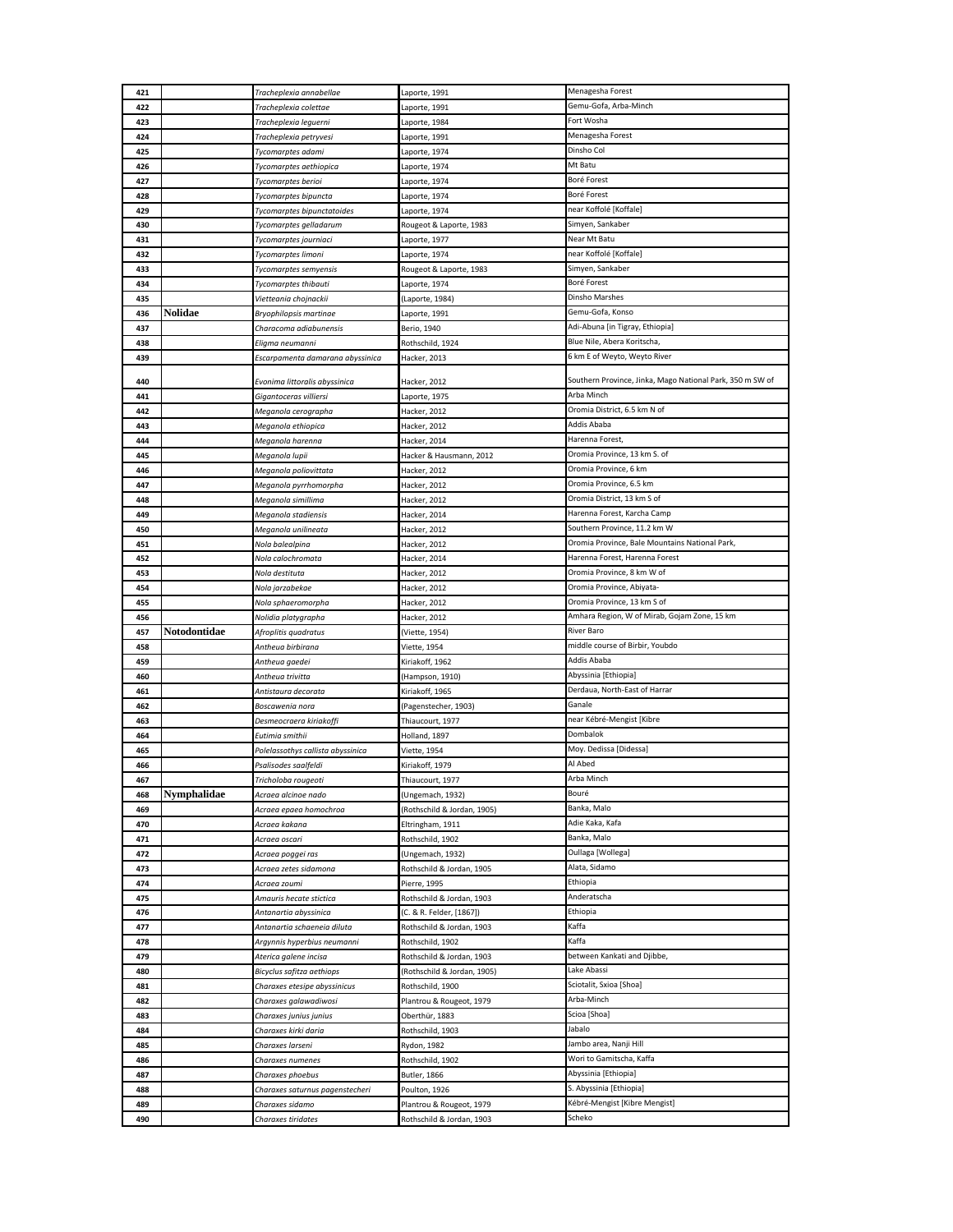| 491 |               | Euphaedra caerulescens submarginalis | Hecq, 1997                      | [Ethiopia?]                                                                           |
|-----|---------------|--------------------------------------|---------------------------------|---------------------------------------------------------------------------------------|
| 492 |               | Euphaedra castanoides deficiens      | Hecg, 1997                      | West, Didessa River                                                                   |
| 493 |               | Euphaedra medon abouna               | Ungemach, 1932                  | Youbdo                                                                                |
| 494 |               | Euphaedra sarita abyssinica          | Rothschild, 1902                | Kankati forest, Djimma                                                                |
| 495 |               | Eurytela hiarbas abyssinica          | Rothschild & Jordan, 1903       | Banka                                                                                 |
| 496 |               | Hypolimnas salmacis platydema        | Rothschild & Jordan, 1903       | Scheko                                                                                |
| 497 |               | Melitaea abyssinica                  | Oberthür, 1909                  | Abyssinie [Ethiopia]                                                                  |
| 498 |               | Neptis nemetes obtusa                | Rothschild & Jordan, 1903       | Scheko                                                                                |
| 499 |               | Phalanta eurytis microps             | (Rothschild & Jordan, 1903)     | Walenso [Woliso], Gillet Mts                                                          |
| 500 |               | Pseudacraea boisduvalii sayonis      | Ungemach, 1932                  | Oumbi                                                                                 |
| 501 |               | Pseudacraea eurytus mimoras          | Ungemach, 1932                  | Oumbi                                                                                 |
| 502 |               | Pseudacraea lucretia walensensis     | (Sharpe, 1896)                  | Waenso [Woliso]                                                                       |
| 503 |               | Sevenia boisduvali kaffana           | (Rothschild & Jordan, 1903)     | Godjeb to Bonga, Kaffa                                                                |
| 504 |               | Telchinia aurivillii schecana        | Rothschild & Jordan, 1905       | Scheko [Sheiko]                                                                       |
| 505 |               | Telchinia quichardi                  | Gabriel, 1949                   | Lekempti                                                                              |
| 506 |               | Telchinia jodutta aethiops           | Rothschild & Jordan, 1905       | Dereta Mts                                                                            |
| 507 |               | Telchinia necoda                     | Hewitson, 1861                  | Abyssinia [Ethiopia]                                                                  |
| 508 |               | Telchinia peneleos gelonica          | (Rothschild & Jordan, 1905)     | Upper Gelo River                                                                      |
| 509 |               | Telchinia perenna kaffana            | (Rothschild, 1902)              | Kaffa                                                                                 |
| 510 |               | Telchinia pharsalus rhodina          | Rothschild, 1902                | Kaffa                                                                                 |
| 511 |               | Telchinia rangatana maji             | Carpenter, 1935                 | Maji Province                                                                         |
| 512 |               | Telchinia safie antinorii            | (Oberthür, 1880)                | Mahal-Uonz                                                                            |
| 513 |               | Telchinia safie safie                | (C. & R. Felder, 1865)          | Abyssinia [Ethiopia]                                                                  |
| 514 |               | Telchinia ungemachi                  | (Le Cerf, 1927)                 | Youbdo (Birbi)                                                                        |
| 515 |               | Tirumala Formosa neumanni            | (Rothschild & Jordan, 1903)     | Kaffa                                                                                 |
| 516 | Papilionidae  | Graphium almansor birbiri            | (Ungemach, 1932)                | Baro                                                                                  |
| 517 |               | Papilio arnoldiana                   | Vane-Wright, 1995               | S.W. Abyssinia [Ethiopia],                                                            |
| 518 |               | Papilio dardanus antinorii           | Oberthür, 1883                  | Abissinia, Feleklek and Sciotalit                                                     |
| 519 |               | Papilio echerioides leucospilus      | Rothschild, 1902                | Gara Mulata near Harar'                                                               |
| 520 |               | Papilio echerioides oscari           | Rothschild, 1902                | Kaffa and Djima [Jimma]                                                               |
| 521 |               | Papilio rex abyssinicana             | Vane-wright, 1995               | S. W. Abyssinia [Ethiopia],                                                           |
| 522 |               | Papilio wilsoni                      | Rothschild, 1926                | Nubar Hills, Taldi                                                                    |
| 523 | Pieridae      | Appias sylvia abyssinica             | Talbot, 1932                    | Joubda (Birbir)                                                                       |
| 524 |               | Belenois gidica abyssinica           | (Lucas, 1852)                   | Abyssinie [Ethiopia]                                                                  |
| 525 |               | Belenois gidica hypoxantha           | (Ungemach, 1932)                | Gambela                                                                               |
| 526 |               | Belenois subeida hailo               | (Ungemach, 1932)                | Nolé Kaba [in Wollega]                                                                |
| 527 |               | Belenois zochalia gada               | (Ungemach, 1932)                | Nole-Kaba [in Wollega]                                                                |
| 528 |               | Colotis phisadia ocellatus           | (Butler, 1886)                  | Somali-land [False locality]                                                          |
|     |               |                                      |                                 |                                                                                       |
| 529 |               | Colotis ungemachi                    | (Le Cerf, 1922)                 | N Ethiopia                                                                            |
| 530 |               | Dixeia charina septentrionalis       | (Bernardi, 1958)                | Djemdjem                                                                              |
| 531 |               | Eronia leda pupillata                | Strand, 1911                    | Marako                                                                                |
| 532 |               | Euchloe belemia abyssinica           | <b>Riley, 1928</b>              | Mt. Chillalo                                                                          |
| 533 |               | Mylothris erlangeri                  | Pagenstecher, 1902              | Gewidscha                                                                             |
| 534 |               | Mylothris mortoni balkis             | Ungemach, 1932                  | Alenga                                                                                |
| 535 |               | Mylothris mortoni mortoni            | Blachier, 1912                  | Kaffa, dans l'Abyssinie                                                               |
| 536 |               | Mylothris sagala swaynei             | <b>Butler, 1899</b>             | Harar Highlands                                                                       |
| 537 |               | Mylothris yulei amhara               | Ungemach, 1932                  | Alenga                                                                                |
| 538 |               | Pontia daplidice aethiops            | (De Joannis & Verity, 1913)     | Abyssinie [Ethiopia]                                                                  |
| 539 | Plutellidae   | Lepocnemis metapelista               | Meyrick, 1932                   | Jem-Jem Forest                                                                        |
| 540 |               | Plutella dryoxyla                    | Meyrick, 1932                   | Mt Chillálo                                                                           |
| 541 |               | Plutella oxylopha                    | Meyrick, 1932                   | Mt Chillálo                                                                           |
| 542 |               | Plutella stichocentra                | Meyrick, 1932                   | Mt Chillálo                                                                           |
| 543 | Psychidae     | Acanthopsyche chrysora               | Bourgogne, 1980                 | Arba Minch                                                                            |
| 544 |               | Oiketicoides aethiopica              | Bourgogne, 1991                 | Wollo, Lalibela                                                                       |
| 545 |               | Taleporia aethiopica                 | Strand, 1911                    | Mahenge                                                                               |
| 546 | Pterophoridae | Cosmoclostis gorbunovi               | Ustjuzhanin & Kovtunovich, 2011 | West Shewa, 2 km S of Ambo                                                            |
| 547 |               | Hellinsia bigoti                     | (Rougeot, 1983)                 | Simyen, Sankaber                                                                      |
| 548 |               | Hellinsia negus                      | (Gibeaux, 1994)                 | Wondo-Genet                                                                           |
| 549 |               | Merrifieldia lonnvei                 | Gielis, 2011                    | Amhara Region, S of Debub, Gondar zone, 8 km NW of                                    |
| 550 |               | Platyptilia daemonica                | Meyrick, 1932                   | Jem Jem Forest                                                                        |
| 551 |               | Platyptilia implacata                | Meyrick, 1932                   | Jem Jem Forest                                                                        |
| 552 |               | Pterophorus lindneri                 | (Amsel, 1963)                   | Gore                                                                                  |
| 553 |               | Stenoptilia amharae                  | Gielis, 2011                    | Amhara Region, Semien North, Gondar zone, 17 km NEE of<br>Debark, Simien Mts National |
| 554 |               | Stenoptilia rougeoti                 | Gibeaux, 1994                   | Bale, marais de Dinsho                                                                |
| 555 |               | Stenoptilia tyropiesta               | Meyrick, 1932                   | Mt Chillálo                                                                           |
| 556 | Pyralidae     | Aglossodes dureti                    | (Rougeot, 1977)                 | Arba Minch                                                                            |
| 557 |               | Aglossodes navattae                  | Rougeot, 1977                   | Arba Minch                                                                            |
| 558 |               | Bostra excelsa                       | Rougeot, 1984                   | near Mt Batu                                                                          |
| 559 |               | Bostra pseudoexcelsa                 | Rougeot, 1984                   | Arba Minch                                                                            |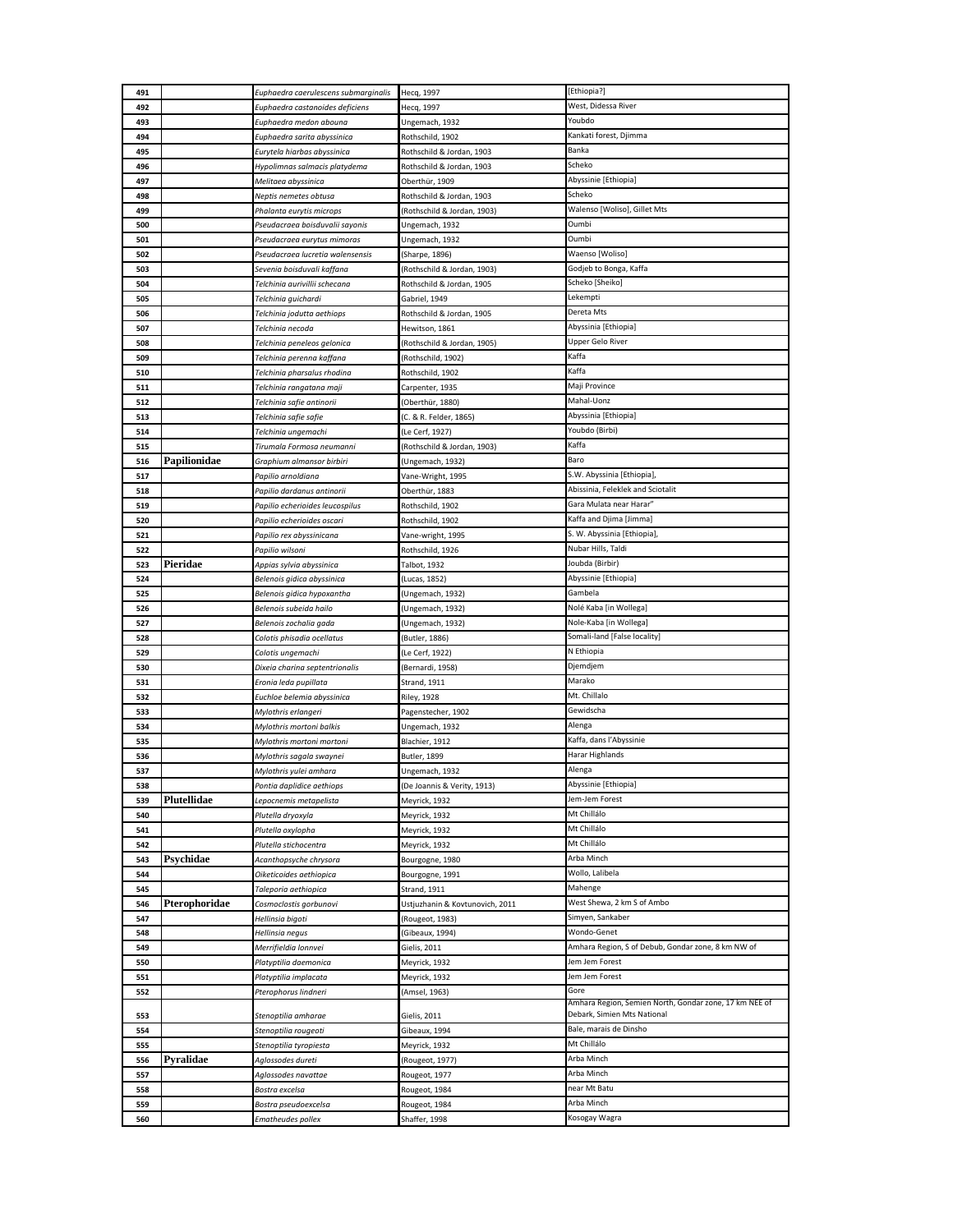| 561        |              | Harraria rufipicta               | Hampson, 1930                                              | Harrar [Harar]                                               |
|------------|--------------|----------------------------------|------------------------------------------------------------|--------------------------------------------------------------|
| 562        |              | Loryma albilinealis              | Hampson, 1917                                              | Diré Daouá [Dire Dawa]                                       |
| 563        | Pyralidae    | Megarthridia christyi            | Rougeot, 1984                                              | Arba Minch                                                   |
| 564        | Saturniidae  | Aurivillius cadioui              | <b>Bouyer, 2008</b>                                        | 100 kn E of Addis Ababa                                      |
| 565        |              | Bunaeopsis birbiri               | Bouvier, 1929                                              | Joubdo (Birbir)                                              |
| 566        |              | Gonimbrasia belina abayana       | Rougeot, 1977                                              | Arba Minch                                                   |
| 567        |              | Gonimbrasia belina felderi       | Rothschild, 1895                                           | <b>Bogos</b>                                                 |
|            |              |                                  |                                                            | Harar                                                        |
| 568        |              | Gonimbrasia ellisoni             | Lemaire, 1962                                              |                                                              |
| 569        |              | Gonimbrasia fletcheri            | Rougeot, 1960                                              | Ethiopia                                                     |
| 570        |              | Gonimbrasia fucata               | Rougeot, 1978                                              | Ethiopia                                                     |
| 571        |              | Goodia smithii                   | (Holland, 1897)                                            | East Africa [Ethiopia]                                       |
| 572        |              | Gynanisa arba                    | Darge, 2008                                                | Arba Minch                                                   |
| 573        |              | Heniocha digennaroi              | Bouyer, 2008                                               | Sidamo, Neguele Borana                                       |
| 574        |              | Holocerina digennariana          | Darge, 2008                                                | Shashemene (Arsi)                                            |
| 575        |              | Ludia pupillata                  | Strand, 1911                                               | Antottos                                                     |
| 576        |              | Micragone leonardi               | <b>Bouyer, 2008</b>                                        | Sidamo, Dilla                                                |
| 577        |              | Nudaurelia fasciata              | Gaede, 1927                                                | [Ethiopia]                                                   |
| 578        |              | Pseudobunaea megana              | Darge, 2012                                                | Sidamo Province, near Mega                                   |
| 579        |              | Urota melichari                  | Bouyer, 2008                                               | Sidamo Province, 15 km S of                                  |
| 580        | Scythrididae | Scythris ethiopica               | Bengtsson, 2014                                            | Lake Tana, Bahir Dar                                         |
| 581        | Sesiidae     | Agriomelissa aethiopica          | (Le Cerf, 1917)                                            | Abyssinia [Ethiopia]                                         |
| 582        |              | Jerbeia darkovi                  | Gorbunov, 2018                                             | Oromia, 21.8 km NW (289.5°)                                  |
| 583        |              | Melittia abyssiniensis           | Hampson, 1919                                              | Harar                                                        |
| 584        |              | Melittia ambo                    | Gorbunov, 2015                                             | West Shewa, 3 km S of Ambo                                   |
|            |              |                                  |                                                            |                                                              |
| 585        | Sphingidae   | Ceridia quirini                  | Sulak, Naumann & Witt, 2016                                | Oromia Region, road between Deritu and Dubuluk, near         |
| 586        |              | Chaerocina ellisoni              | Hayes, 1963                                                | Harar                                                        |
| 587        |              | Covelliana berioi                | Eitschberger & Melichar, 2016                              | near Debark Gondar                                           |
| 588        |              | Covelliana robertbecki           | Eitschberger & Melichar, 2016                              | Ethiopia Central, Oromia, southern Bale Mts, Harenna         |
| 589        |              | Dovania dargei                   | Pierre, 2000                                               | Metu                                                         |
| 590        |              | Dovania neumanni                 | Jordan, 1926                                               | SW Abyssinia [Ethiopia],                                     |
| 591        |              | Falcatula tamsi                  | Carcasson, 1968                                            | Harrar [Harar]                                               |
| 592        |              | Lophostethus dumolinii riedeli   | Eitschberger & Ströhle, 2011                               | Arba Minch                                                   |
| 593        | Sphingidae   | Lophostethus negus               | Jordan, 1926                                               | SW Abyssinia [Ethiopia],                                     |
| 594        |              | Macropoliana chrismonika         | Eitschberger & Melichar, 2016                              | Ethiopia W, 12 km E of Bonga                                 |
| 595        |              | Macropoliana haileselassiei      | Eitschberger & Melichar, 2016                              | Sidamo Province, 20 km S of                                  |
| 596        |              | Macropoliana kingstoni           | Eitschberger, 2016                                         | Oromia Region, 25 km E of                                    |
| 597        |              | Macropoliana stroehlei           | Eitschberger, 2016                                         | Near Dorze                                                   |
| 598        |              | Platysphinx dorsti               | Rougeot, 1977                                              | Kébré-Mengist [Kibre Mengist]                                |
|            |              |                                  |                                                            |                                                              |
|            |              |                                  |                                                            |                                                              |
| 599        |              | Praedora melichari               | Haxaire, 2011                                              | Sidamo Province, near Bitata                                 |
| 600        |              | Pseudoclanis bianchii            | (Oberthür, 1883)                                           | Scioa [Shoa]                                                 |
| 601        |              | Rufoclanis numosae rostislavi    | Haxaire & Melichar, 2008                                   | Gamo Gofa Province, Dagabule                                 |
| 602        |              | Theretra ankae                   | Melichar & Řezáč, 2015                                     | Asosa                                                        |
| 603        | Thvrididae   | Arniocera guttulosa              | Jordan, 1915                                               | Harar                                                        |
| 604        |              | Lamprochrysa amata               | (Druce, 1910)                                              | Diré Daouá [Dire Dawa]                                       |
| 605        | Tineidae     | Ateliotum convicta               | (Meyrick, 1932)                                            | Jem Jem Forest                                               |
| 606        |              | Ceratophaga luridula             | (Meyrick, 1932)                                            | Mt Chillálo, moorland                                        |
| 607        |              | Ceratophaga nephelotorna         | Meyrick, 1932)                                             | lem-Jem Forest                                               |
| 608        |              | Criticonoma spinulosa            | Gozmány, 1965                                              | Gamu-Gofa, Konso                                             |
| 609        |              | Crypsithyris stenovalva          | (Gozmány, 1965)                                            | Gamu-Gofa, Konso                                             |
| 610        |              | Dryadaula glycinoma              | (Meyrick, 1932)                                            | Jem-Jem Forest                                               |
| 611        |              | Edosa torrifacta                 | (Gozmány, 1965)                                            | Harrar [Harar]                                               |
| 612        |              | Hapsifera gypsophaea             | Gozmány, 1965                                              | Gamu-Gofa, Konso                                             |
| 613        |              | Hapsifera richteri               | Gozmány, 1965                                              | Ethiopia SW, Gamu-Gofa,                                      |
| 614        |              | Leptozancla zelotica             | (Meyrick, 1932)                                            | Jem-Jem Forest                                               |
| 615        |              | Monopis leopardina               | Gozmány, 1965                                              | Kaffa, Abaro                                                 |
| 616        |              | Monopis triplacopa               | Meyrick, 1932                                              | Jem-Jem Forest, 45 miles W. of                               |
| 617        |              | Perissomastix lucifer            | Gozmány, 1965                                              | Muger Valley                                                 |
| 618        |              | Scalmatica separata              | Gozmány, 1965                                              | Konso, Gamu-Gofa                                             |
| 619        | Tortricidae  | Acleris baleina                  | Razowski & Trematerra, 2010                                | Bale Mountains, Sanetti Plateau                              |
| 620        |              | Acleris harenna                  | Razowski & Trematerra, 2010                                | Bale Mountains, Harenna                                      |
| 621        |              | Ancylis colaccii                 | Razowski & Trematerra, 2012                                | Wellega Zone, Didessa River                                  |
| 622        |              | Bubonoxena alatheta              | Razowski & Trematerra, 2010                                | Bale Mountains, Harenna                                      |
| 623        |              | Choristoneura palladinoi         | Razowski & Trematerra, 2010                                | Bale Mountains, Harenna                                      |
| 624        |              | Coccothera triorbis              | Razowski & Trematerra, 2010                                | Bale Mountains, Harenna                                      |
| 625        |              |                                  |                                                            | Bale Mountains, Harenna                                      |
|            |              | Coniostola separata              | Razowski & Trematerra, 2010                                | Bale Mountains, Harenna                                      |
| 626        |              | Cosmetra anepenthes              | (Razowski & Trematerra, 2010                               | Bale Mountains, Harenna                                      |
| 627        |              | Cosmetra latiloba                | (Razowski & Trematerra                                     |                                                              |
| 628        |              | Cydia calliglypta                | (Meyrick, 1932)                                            | Jem-Jem Forest, edge of forest                               |
| 629<br>630 |              | Cydia dinshoi<br>Cydia lathetica | Razowski & Trematerra, 2010<br>Razowski & Trematerra, 2010 | Bale Mountains, Dinsho Lodge<br>Bale Mountains, Dinsho Lodge |